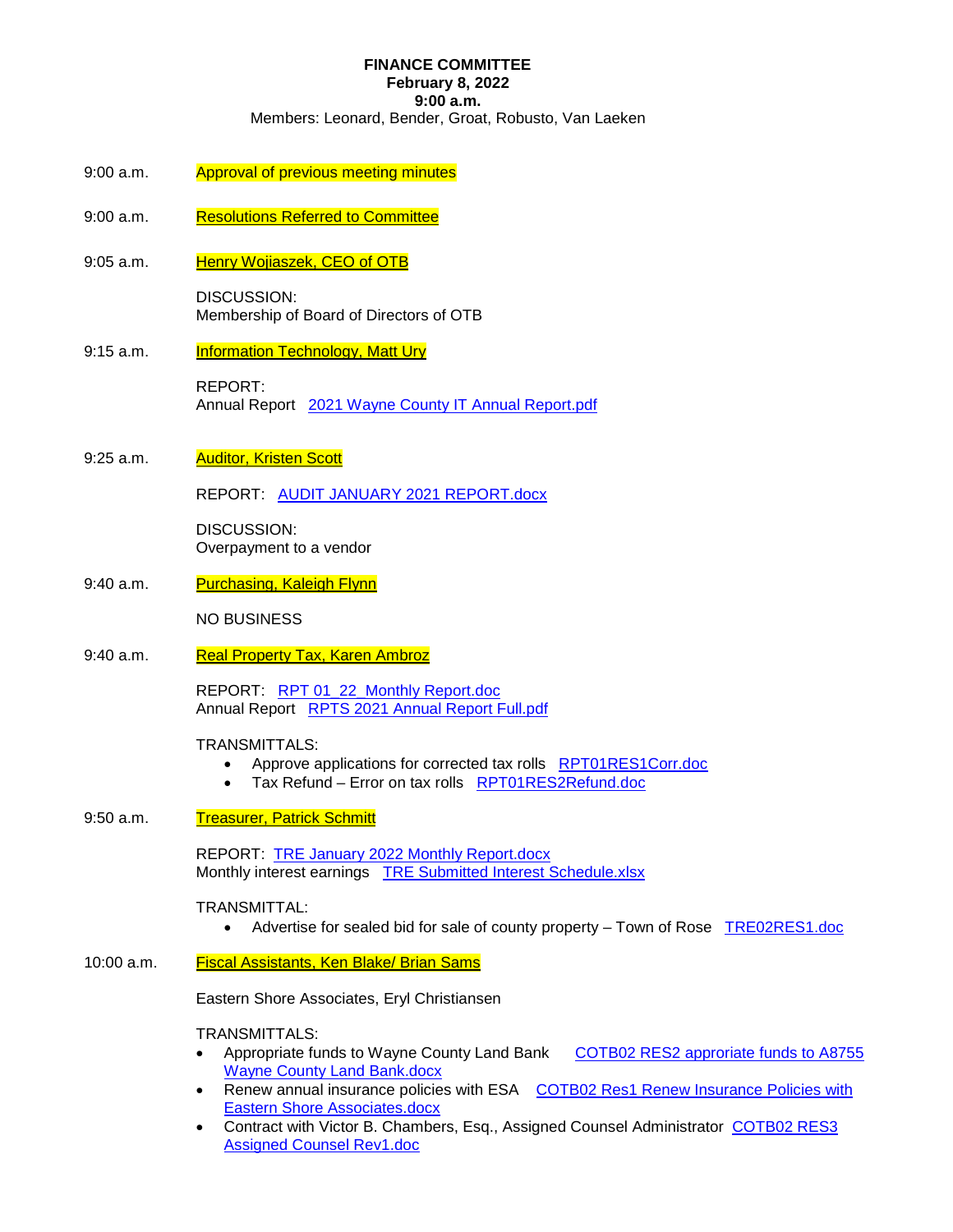- Contract with Victor B. Chambers, Esq., Assigned Counsel Administrator, Appellate Counsel COTB01RES01 ASSIGNED COUNSEL APPELLATE REV2.doc
- 10:10 a.m. Land Bank, Mark Humbert

Update

10:20 a.m. County Attorney, Dan Connors

Executive Session: Litigation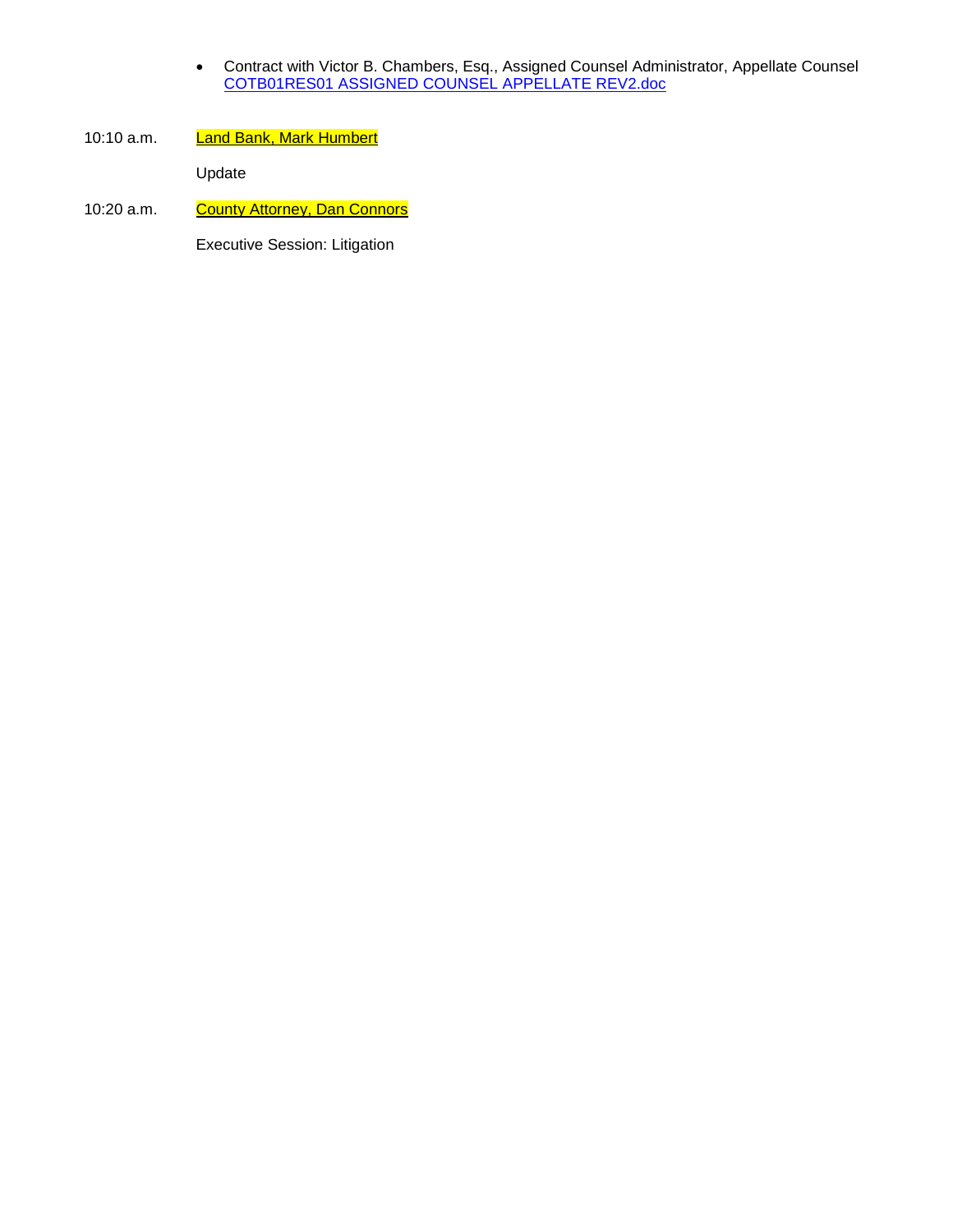

Invoices Audited; 1,646

Invoices Approved and Paid; 1,632

Invoices Denied; 14 invoices were denied payment during the month of January for the following reasons; the department did not meet the contract requirements, a resolution is necessary to pay this invoice, vendor did not yet meet the contract requirements, the invoice has already been paid, and a resolution to authorize a contract amendment is required prior to payment.

Invoices Altered prior to Approval; a total of 20 invoice amounts were altered prior to approval and payment for the following reasons;

Invoiced prices were not aligned with contracted rates Mileage claimed more than once Vendor did not meet contractual obligations to increase price The total hours of service on an invoice was calculated inaccurately Sales Tax included on an invoice

## Invoices Altered and Reentered in the Month; 6 invoices

\*Significant increase in the amount of invoices altered prior to payment or disallowed from payment\*

### Audits/Projects worked on in January;

Completed year end work; quarterly payroll reconciliation, bank reconciliation review, general ledger review, etc.

Notified several departments of requirements of the Contract Policy, Purchasing Policy, and Travel Policy.

Notified departments of contracts that expired at the end of the year, and contracts that will be expiring in 2022. If a bid or RFP is required for a purchase, the Purchasing Department requires six months' notice.

## Next on the Agenda;

Gather any documents (resolutions, lease related contracts, etc.) requested by Bonadio to provide their organization the information they need to assist with the GASB 87 statement implementation.

Complete the field work for the audit of the Jail once our office is notified that the required documentation has been located by the office staff of the Jail facility, absences by their staff as well as personnel changes have delayed this audit further in January.

The deficiencies and weaknesses presented in the management letter will continue to be addressed by the Audit Office and the Treasurer's Office.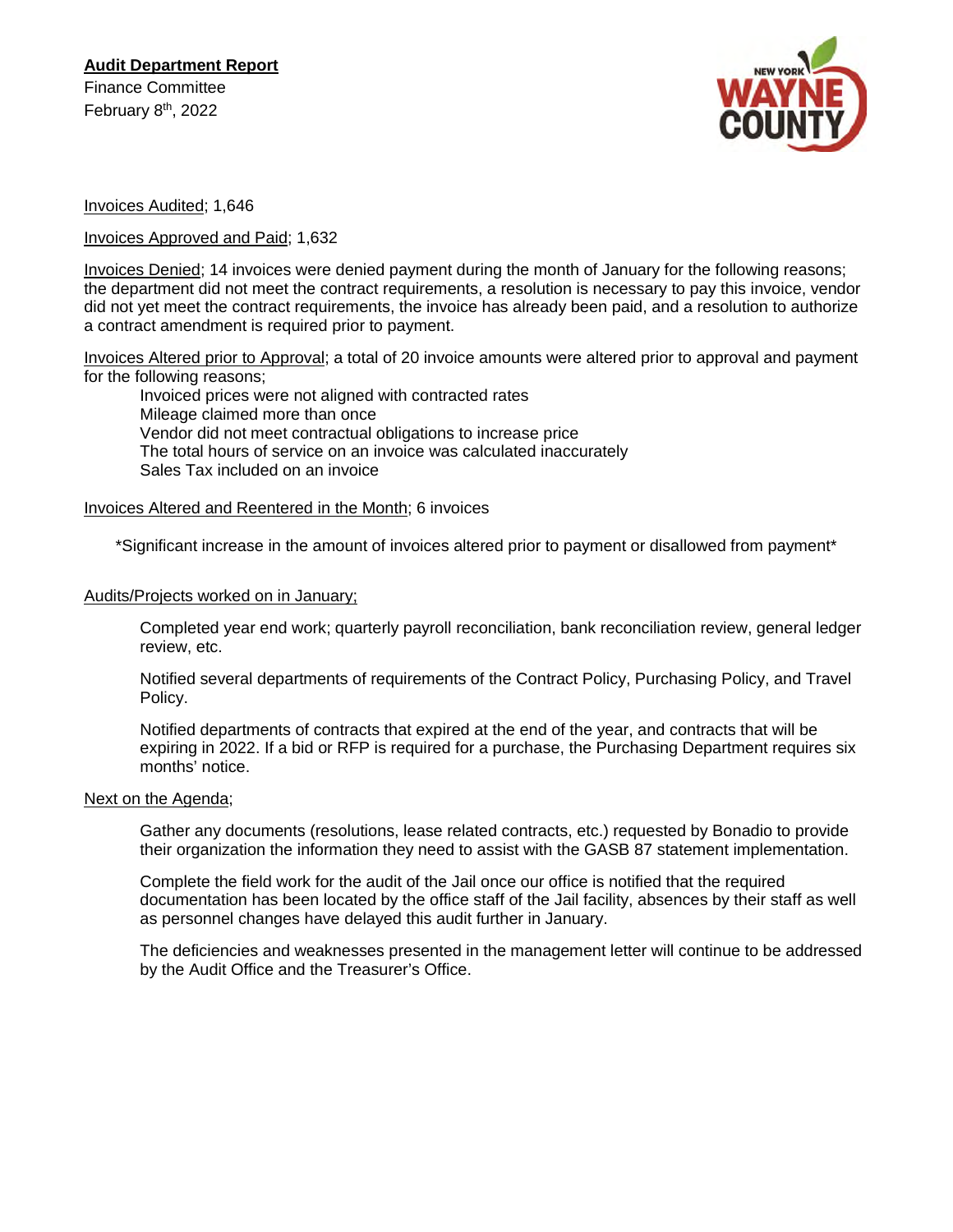# Real Property Tax Services Activity Report January 2022

Our mission is to fulfill the requirements of New York State Laws and Regulations and to provide services for assessors and local government officials to achieve and maintain equitable assessments throughout Wayne County

Our Agency is here to serve you, ready to answer your questions, and address your concerns. Technical and professional assistance is available to county departments, local governments, school districts, taxpayers and the public for all aspects of real property assessment and taxation.

Through the Director and staff, the Wayne County Real Property Tax Services Agency takes great pride in the services we provide to all of Wayne County. This agency maintains the data related to the generation and publication of town, county, village and school assessment rolls, tax rolls and tax bills. We also publish tax maps.

- Attended WCAA Zoom meeting
- Attended BOS meeting
- Attended RPTAC meeting via Zoom
- Received numerous corrections of error and refund requests
- Assisted Receiver of Taxes with tax bill questions
- Received revised Agricultural Assessment values per acres
- NYS RPTS requested LOA for individual towns
- PDC (pre-decisional collaboration) and CAMA (computer assisted mass appraisal) ratio study information was distributed to the assessors
- Several custom reports were developed and printed per specific requests
- Assessment Full Disclosure notices were printed for the Town of Butler
- Approximately 190 transfers of property were mapped and transfer information was entered
- All transfer information including deeds and 5217's were available for the assessors to receive on the date of the monthly meeting. The meetings have been moved to Zoom to accommodate Covid restrictions and provide a platform for more assessors to join the meeting. The towns of Macedon, Palmyra, Williamson, Sodus, Huron, Butler and Wolcott are all completing town wide revaluation programs for the 2022 assessment roll
- The Town of Arcadia has hired Paul Smith to be their assessor
- Maps were prepared for WCSCD for soil group worksheet calculations
- Deeds to move the Crescent Beach REDI project forward were recorded on a flash drive for Highway as the OGS needed copies of all deeds of properties on Crescent Beach/Charles Point….98 of them!!!.
- Exemption Impact notices were prepared and sent to the villages for their budget process
- Chargeback CD's were prepared and distributed to the assessors using the county format with the name rates for the 2022 year
- Information was sent to the assessors requesting a backup of their file be provided
- Completed MA-144 (tax data verification) form that is requested from the State annually
- Completed RP-6094 (statement of county equalization) was completed and e-mailed to the state
- Assisted Town of Lyons in the absence of their assessor. This is a very busy time of year in the assessment office with residents brining exemption paperwork/renewals and the valuation of new properties/building permits
- Worked with Purchasing to create an RFP for the conversion of AutoCad to the GIS environment. If the plan goes as scheduled, we will have proposals back by the end of February to bring a resolution for approval in March

Respectfully submitted Karen Ambroz, CCD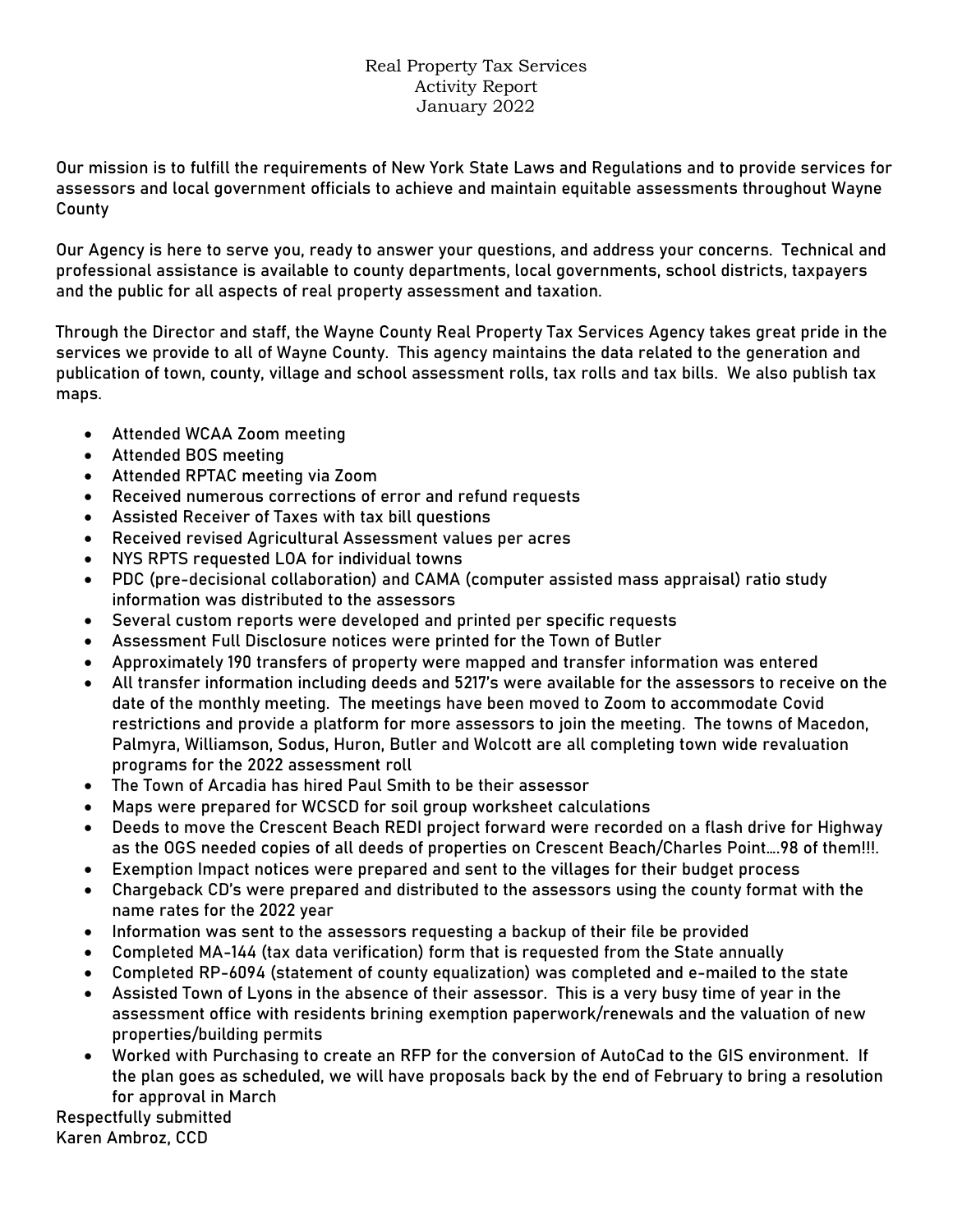Committee No. 1 **Date: February 8, 2022** Committee Chair: Supervisor Leonard Department Head: Karen

Ambroz

## **APPROVING APPLICATIONS FOR CORRECTED TAX ROLLS**

WHEREAS, applications for correction of tax rolls in relation to parcels of property identified below have been filed with the Director of Real Property Tax Services ("Director"); and

 WHEREAS, the Director investigated the circumstances of the claimed errors on the tax rolls and recommends that the applications be approved; now, therefore, be it

RESOLVED, pursuant to Article 5, Title 3 of the Real Property Tax Law, the applications are approved and the officers having jurisdiction of the tax rolls are hereby authorized to make the following corrections:

# **TOWN OF ARCADIA**

|               | 2022 Tax Roll                                       |                 |                                       |
|---------------|-----------------------------------------------------|-----------------|---------------------------------------|
|               | Account No.                                         | 68113-00-507438 |                                       |
|               | Assessed to:                                        | <b>WCRLB</b>    |                                       |
|               | <b>Total Tax Difference</b><br>Corrected Total Tax: | \$2,226.40      | Total County Tax Difference: \$424.07 |
|               |                                                     | \$44.00         |                                       |
|               | <b>TOWN OF HURON</b>                                |                 |                                       |
| 2022 Tax Roll |                                                     |                 |                                       |
|               | Account No.                                         | 75117-00-048542 |                                       |
|               | Assessed to:                                        | <b>WCRLB</b>    |                                       |
|               | <b>Total Tax Difference</b>                         | \$1,837.48      | Total County Tax Difference: \$476.85 |
|               | Corrected Total Tax:                                | \$40.00         |                                       |
|               | <b>TOWN OF LYONS</b>                                |                 |                                       |
| 2022 Tax Roll |                                                     |                 |                                       |
|               | Account No.                                         | 71111-13-172491 |                                       |
|               | Assessed to:                                        | <b>WCRLB</b>    |                                       |
|               |                                                     |                 |                                       |
|               | <b>Total Tax Difference</b>                         | \$325.86        | Total County Tax Difference: \$ -0-   |
|               | Corrected Total Tax:                                | $$ -0-$         |                                       |
|               | <b>TOWN OF LYONS</b>                                |                 |                                       |
|               |                                                     |                 |                                       |
| 2022 Tax Roll | Account No.                                         | 71111-09-157668 |                                       |
|               | Assessed to:                                        | <b>WCRLB</b>    |                                       |
|               | <b>Total Tax Difference</b>                         | \$2,399.74      | Total County Tax Difference: \$ -0-   |
|               | <b>Corrected Total Tax:</b>                         | $$ -0-$         |                                       |

### **TOWN OF LYONS**

| 2022 Tax Roll               |                 |                                    |
|-----------------------------|-----------------|------------------------------------|
| Account No.                 | 71111-05-076883 |                                    |
| Assessed to:                | <b>WCRLB</b>    |                                    |
| <b>Total Tax Difference</b> | \$927.31        | Total County Tax Difference: \$-0- |
| Corrected Total Tax:        | $$ -0-$         |                                    |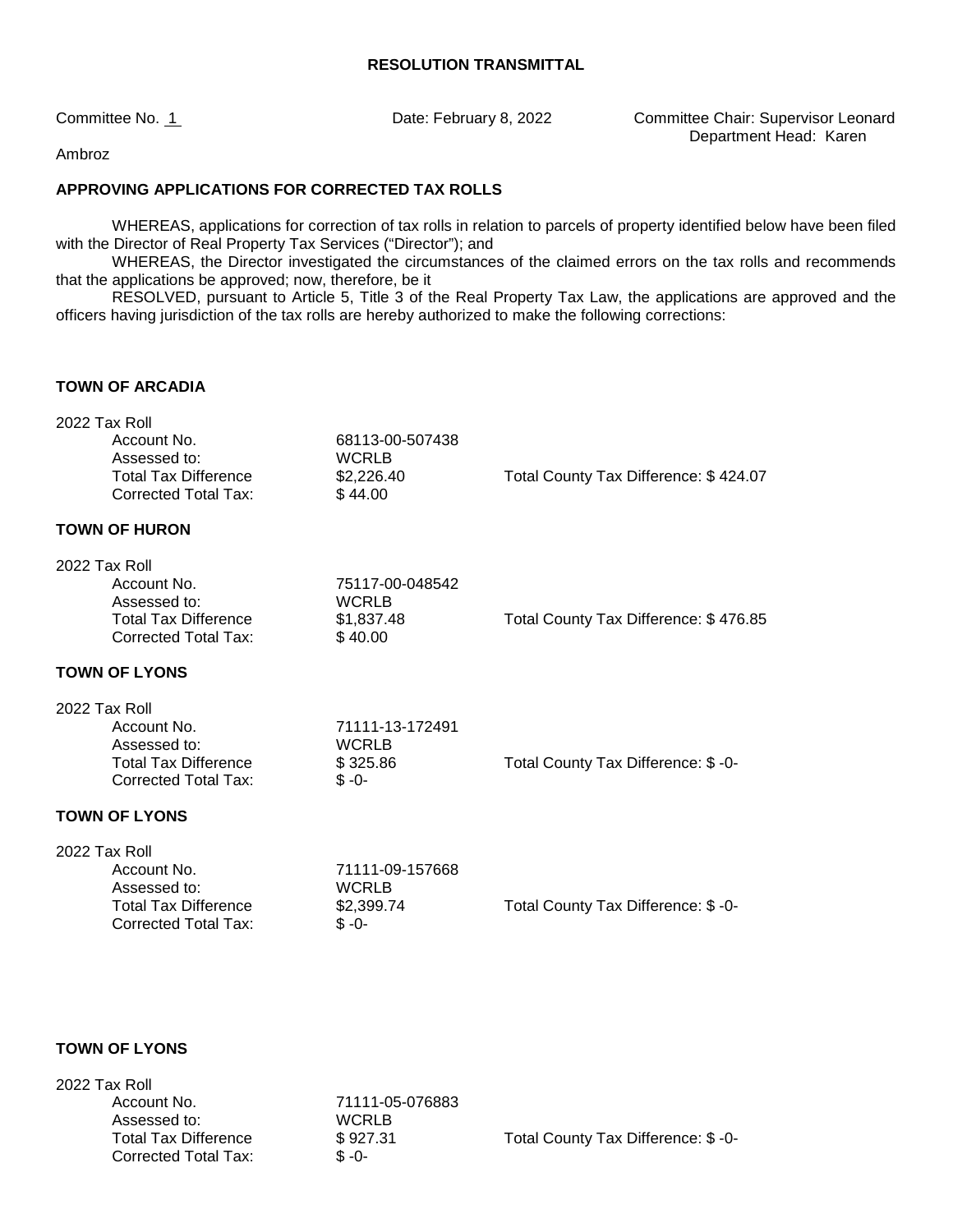## **TOWN OF LYONS**

| 2022 Tax Roll<br>Account No.<br>Assessed to:<br><b>Total Tax Difference</b><br><b>Corrected Total Tax:</b> | 71111-09-138667<br><b>WCRLB</b><br>\$707.31<br>$$ -0-$     | Total County Tax Difference: \$-0-    |
|------------------------------------------------------------------------------------------------------------|------------------------------------------------------------|---------------------------------------|
| <b>TOWN OF LYONS</b>                                                                                       |                                                            |                                       |
| 2022 Tax Roll<br>Account No.<br>Assessed to:<br><b>Total Tax Difference</b><br><b>Corrected Total Tax:</b> | 71111-09-141667<br><b>WCRLB</b><br>\$27.79<br>$$ -0-$      | Total County Tax Difference: \$-0-    |
| <b>TOWN OF ROSE</b>                                                                                        |                                                            |                                       |
| 2022 Tax Roll<br>Account No.<br>Assessed to:<br><b>Total Tax Difference</b><br><b>Corrected Total Tax:</b> | 73116-20-852066<br><b>WCRLB</b><br>\$29.84<br>\$2.39       | Total County Tax Difference: \$-0-    |
| <b>TOWN OF ROSE</b>                                                                                        |                                                            |                                       |
| 2022 Tax Roll<br>Account No.<br>Assessed to:<br><b>Total Tax Difference</b><br><b>Corrected Total Tax:</b> | 73116-20-793081<br><b>WCRLB</b><br>\$1,554.82<br>\$122.83  | Total County Tax Difference: \$361.06 |
| <b>TOWN OF ROSE</b>                                                                                        |                                                            |                                       |
| 2022 Tax Roll<br>Account No.<br>Assessed to:<br><b>Total Tax Difference</b><br><b>Corrected Total Tax:</b> | 73114-00-981948<br><b>WCRLB</b><br>\$186.73<br>\$<br>14.31 | Total County Tax Difference: \$42.06  |
| <b>TOWN OF SODUS</b>                                                                                       |                                                            |                                       |
| 2022 Tax Roll<br>Account No.<br>Assessed to:<br><b>Total Tax Difference</b><br><b>Corrected Total Tax:</b> | 69117-06-256936<br><b>WCRLB</b><br>\$2,336.83<br>$$ -0-$   | Total County Tax Difference: \$395.03 |
| <b>TOWN OF LYONS</b>                                                                                       |                                                            |                                       |
| 2022 Tax Roll<br>Account No.<br>Assessed to:<br><b>Total Tax Difference</b><br><b>Corrected Total Tax:</b> | 71111-09-197713<br><b>WCRLB</b><br>\$344.66<br>\$344.08    | Total County Tax Difference: \$ -0-   |
|                                                                                                            |                                                            |                                       |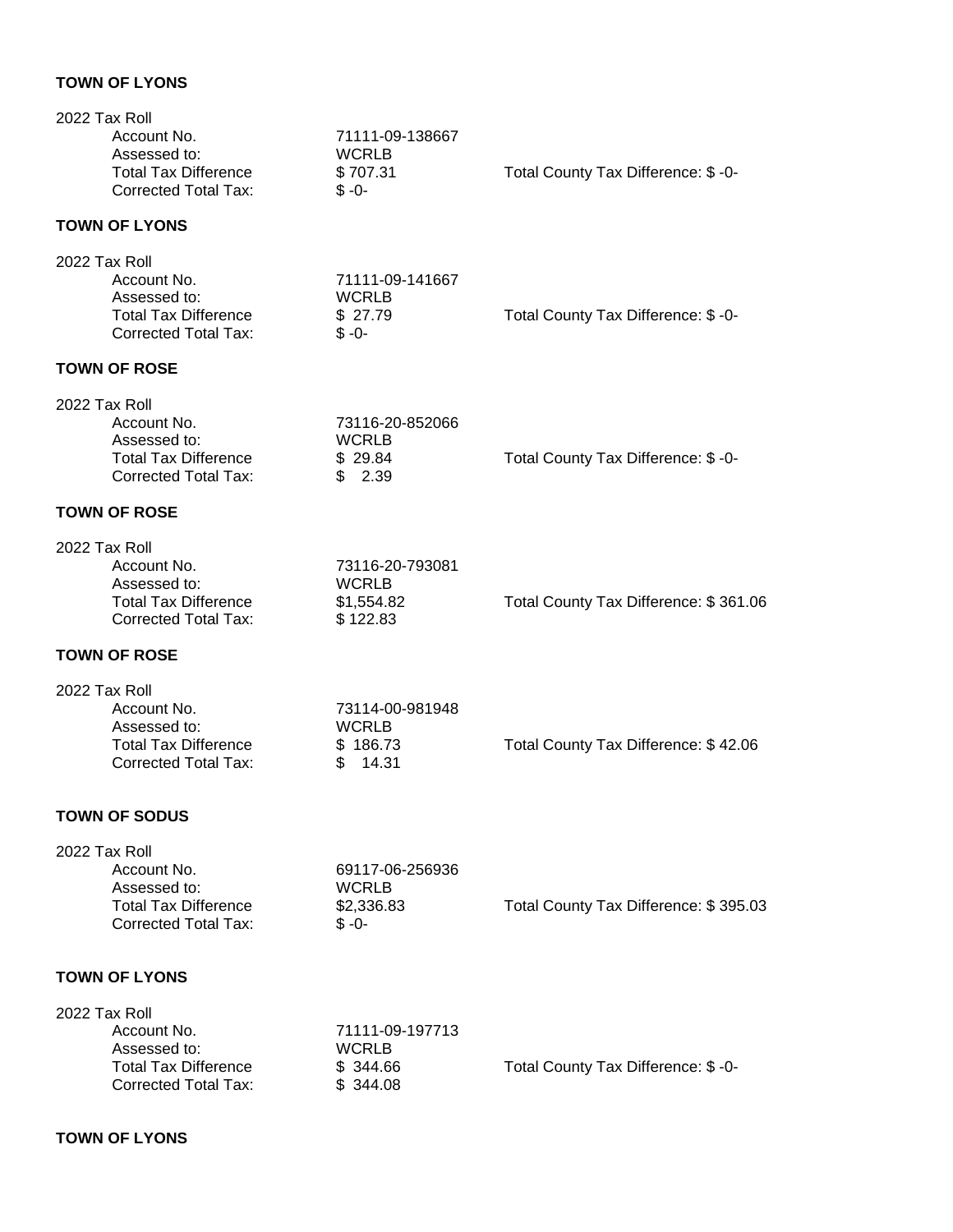| 2022 Tax Roll<br>Account No.<br>Assessed to:<br><b>Total Tax Difference</b><br><b>Corrected Total Tax:</b> | 71111-13-179465<br><b>WCRLB</b><br>\$1,597.75<br>$$ -0-$ | Total County Tax Difference: \$-0-                                                                              |
|------------------------------------------------------------------------------------------------------------|----------------------------------------------------------|-----------------------------------------------------------------------------------------------------------------|
| <b>TOWN OF LYONS</b>                                                                                       |                                                          |                                                                                                                 |
| 2022 Tax Roll<br>Account No.<br>Assessed to:<br><b>Total Tax Difference</b><br><b>Corrected Total Tax:</b> | 65117-12-935514<br><b>WCRLB</b><br>\$715.11<br>$$ -0-$   | Total County Tax Difference: \$ -0-                                                                             |
| Budgeted Yes_No_Proposed Cost____Reimbursable Amount___ County Cost _______                                |                                                          |                                                                                                                 |
|                                                                                                            |                                                          | Departmental transfer \$_______________________ from Account No. __________________ to Account No. ____________ |
|                                                                                                            |                                                          |                                                                                                                 |
|                                                                                                            |                                                          |                                                                                                                 |
|                                                                                                            |                                                          |                                                                                                                 |
|                                                                                                            |                                                          |                                                                                                                 |
|                                                                                                            |                                                          |                                                                                                                 |
| Referred to:                                                                                               |                                                          |                                                                                                                 |
|                                                                                                            |                                                          | Committee: Ayes Nays Date: Signature: National Assembly Property Agents Committee:                              |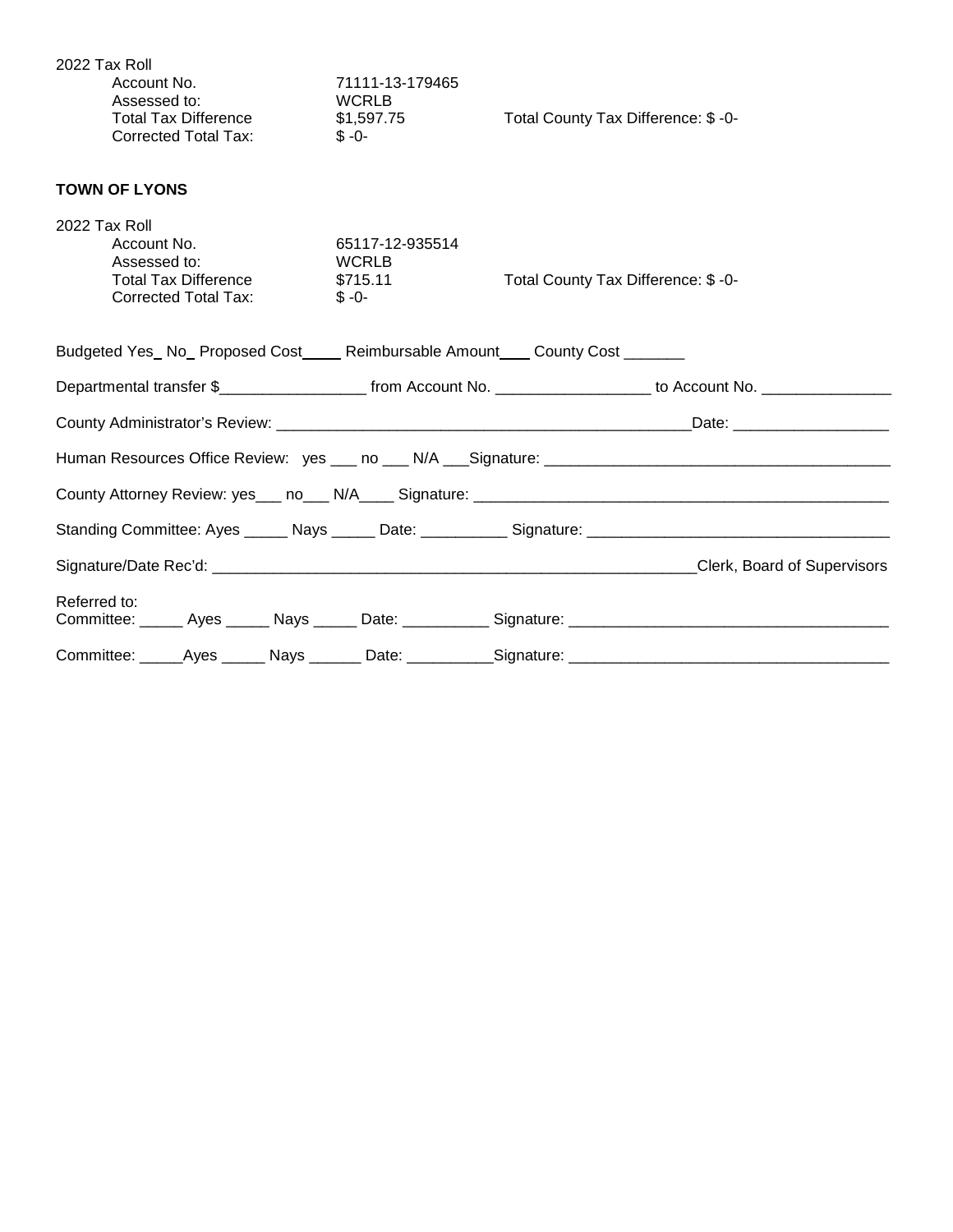Committee No. 1 Date: February 8, 2022 Committee Chair: Supervisor Leonard Department Head: Karen Ambroz

## **TAX REFUND – ERROR ON TAX ROLL**

WHEREAS, applications for refund of real property tax claimed to be attributable to an error on the tax roll has duly been filed with the Director of Real Property Tax Services ("Director") for the properties listed below, pursuant to the provisions of Article Five, Title 3 of the Real Property Tax Law; and

WHEREAS, the Director investigated the circumstances of the claimed errors and has submitted a report recommending the applications be approved; now, therefore, be it

RESOLVED, pursuant to Article 5, Title 3 of the Real Property Tax Law that the following applications are hereby approved and the County Treasurer is hereby authorized and directed to pay the refunds:

### **TOWN OF SODUS**

| 2022 Tax Roll               |                  |                                    |
|-----------------------------|------------------|------------------------------------|
| Account No.                 | 68116-00-537218  |                                    |
| Assessed to:                | Burditt, Timothy |                                    |
| <b>Total Tax Difference</b> | \$491.93         | Total County Tax Difference: \$-0- |
| Corrected Total Tax:        | $R - 0 -$        |                                    |

And be it further,

RESOLVED, that the County Treasurer is hereby authorized and directed to charge back the Refunds in the manner prescribed by Section 556 of the Real Property Tax Law.

|              |  | Budgeted Yes_No_Proposed Cost_____Reimbursable Amount____County Cost _______ |                                                                                                                       |
|--------------|--|------------------------------------------------------------------------------|-----------------------------------------------------------------------------------------------------------------------|
|              |  |                                                                              | Departmental transfer \$________________________ from Account No. ____________________ to Account No. _______________ |
|              |  |                                                                              |                                                                                                                       |
|              |  |                                                                              |                                                                                                                       |
|              |  |                                                                              |                                                                                                                       |
|              |  |                                                                              |                                                                                                                       |
|              |  |                                                                              | Clerk, Board of Supervisors                                                                                           |
| Referred to: |  |                                                                              | Committee: ______ Ayes ______ Nays ______ Date: ___________ Signature: _____________________________                  |
|              |  |                                                                              | Committee: _____Ayes ______ Nays _______ Date: ___________Signature: _______________________________                  |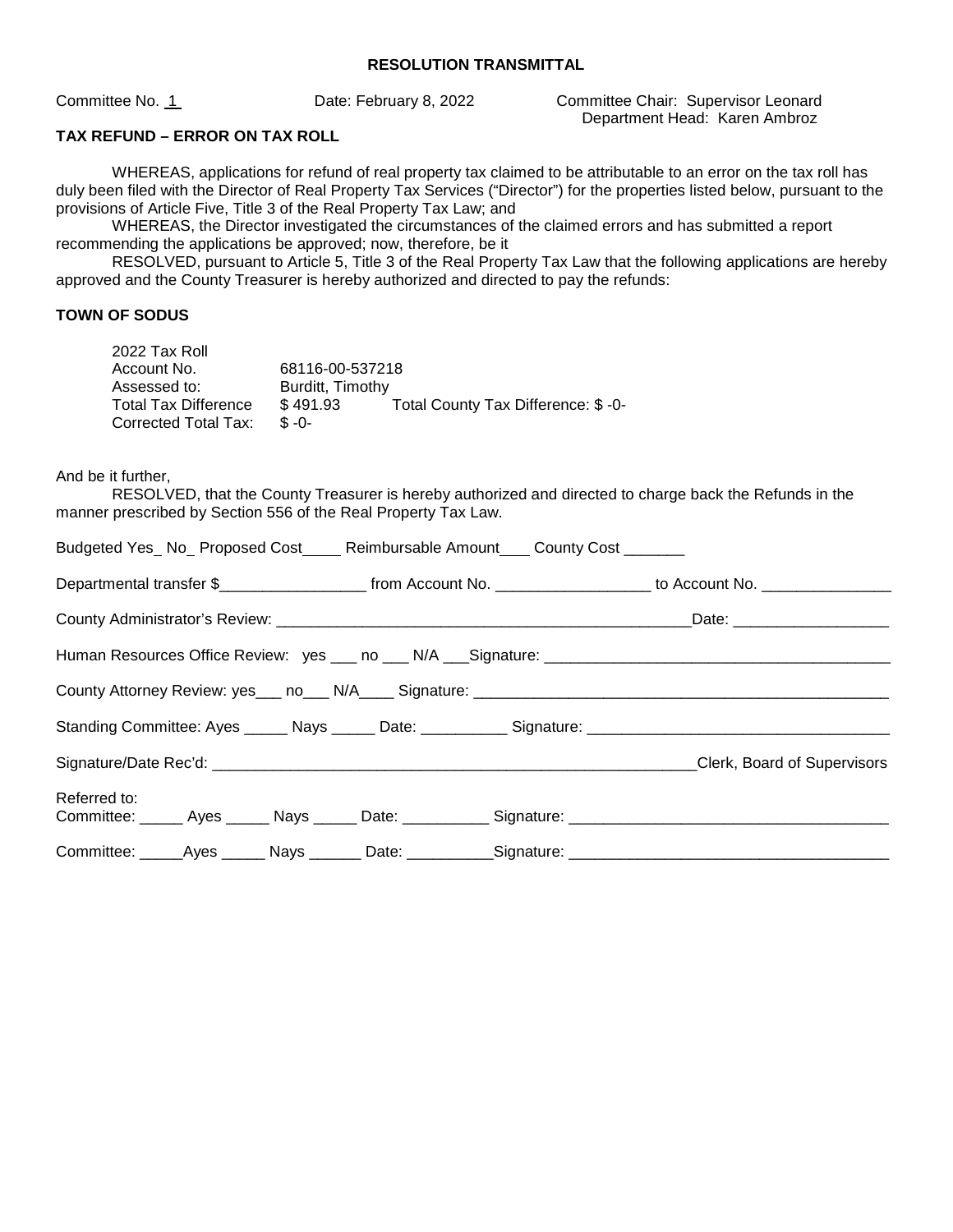

 County of Wayne **Office of the County Treasurer**  Post Office Box 8 Lyons, New York 14489-0008

Patrick J. Schmitt COUNTY TREASURER ----------------------- 315-946-7441

**WWW.CO.WAYNE.NY.US**

- During the month of January, 7 contracts were started for unpaid 2019, 2020 and 2021 taxes to help taxpayers avoid Tax Foreclosure.
- TCS is up and running for full year tax payments/searches, MUNIS will still be used temporarily for contracts.
- The Tax Foreclosure Moratorium expired on  $1/15/22$  for all properties. Letters were sent to notify owners foreclosure process is moving forward. Last day to redeem is April 29, 2022.
- The Chief Administrative Judge for New York State has left one stipulation in place around tax foreclosure proceedings that a settlement conference meeting between the Judge, County, and Taxpayer occur before the Judge can issue the judgement of foreclosure.
- Homeowners Assistance Fund applications started being accepted 1/3/22. One item that can be paid out of this fund is back property taxes. We have only received 1 request to verify the amount of taxes owed.

| <b>Date</b> | <b>Total Parcels</b> |
|-------------|----------------------|
| 8/3/21      | 639                  |
| 9/29/21     | 452                  |
| 10/28/21    | 384                  |
| 11/30/21    | 288                  |
| 12/31/21    | 234                  |
| 1/31/22     | 217                  |

• 2020 Tax Foreclosure parcel count:

COVID Hardship Letters Received (464 sent out):

| 10/31/21 | 25 |
|----------|----|
| 11/30/21 | 15 |
| 12/31/21 |    |
| 1/31/22  |    |
|          |    |
|          |    |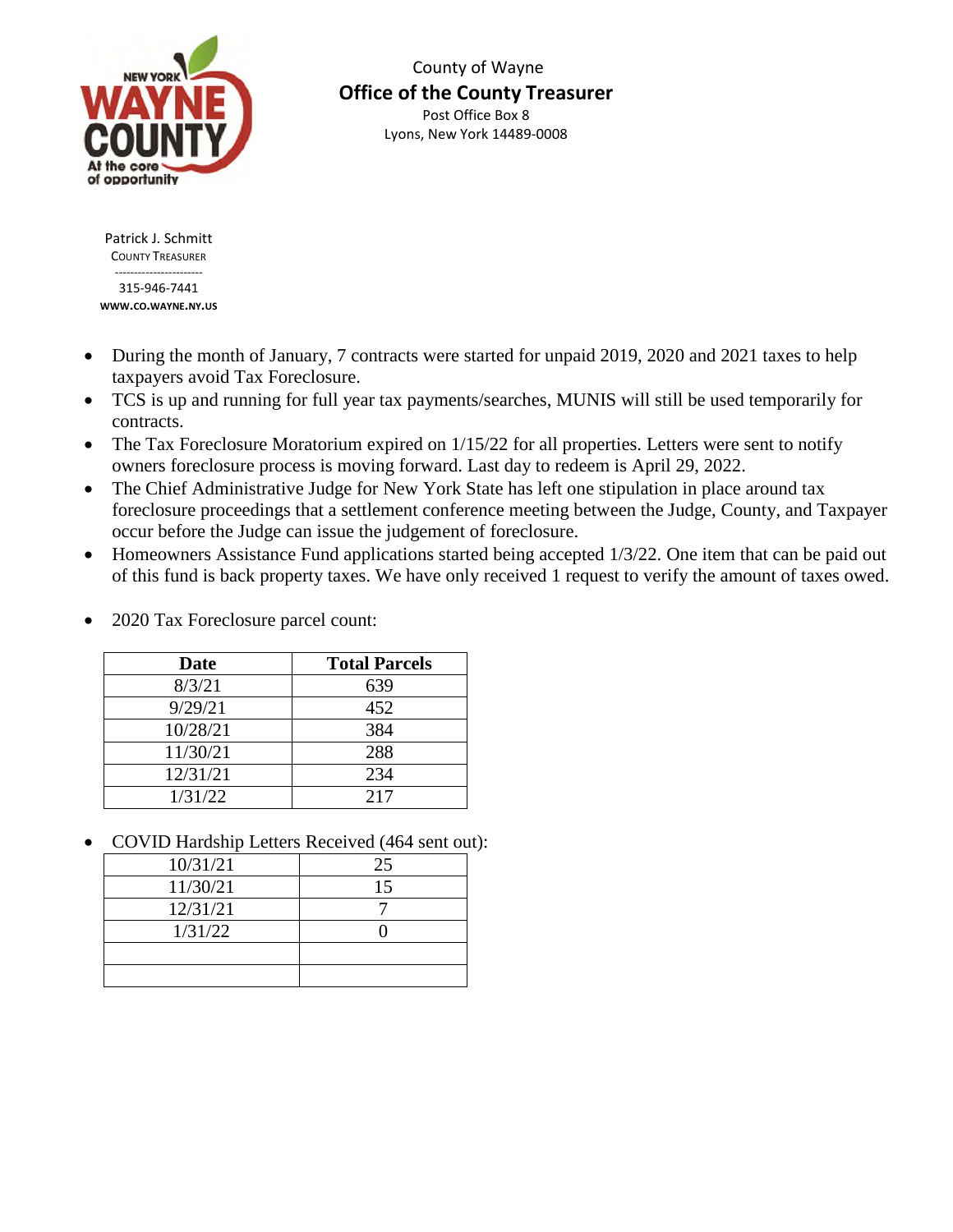|                                                                                                                                                                   | Jan-19                                                                    | Feb-19                                                                         | Mar-19                                                                                          | Apr-19                                                                                      | May-19                                                                                                                                                                                    | Jun-19                                                                                  | Jul-19                                                                | <b>Aug-19</b>                                                                                 | $Sep-19$                                                                         | $0d-19$                                                                                                                                           | Nov-19                                                                          | Dec-19                                                                                                    | Total                                                                                                                                                                       | <b>Budget</b>                                                                                       | Difference (Under) / Over                                                                                                     |
|-------------------------------------------------------------------------------------------------------------------------------------------------------------------|---------------------------------------------------------------------------|--------------------------------------------------------------------------------|-------------------------------------------------------------------------------------------------|---------------------------------------------------------------------------------------------|-------------------------------------------------------------------------------------------------------------------------------------------------------------------------------------------|-----------------------------------------------------------------------------------------|-----------------------------------------------------------------------|-----------------------------------------------------------------------------------------------|----------------------------------------------------------------------------------|---------------------------------------------------------------------------------------------------------------------------------------------------|---------------------------------------------------------------------------------|-----------------------------------------------------------------------------------------------------------|-----------------------------------------------------------------------------------------------------------------------------------------------------------------------------|-----------------------------------------------------------------------------------------------------|-------------------------------------------------------------------------------------------------------------------------------|
| General Fund (A)                                                                                                                                                  | 391 44                                                                    | 5,110.07                                                                       | 196,947.99                                                                                      | 26,278.01                                                                                   | 5 111 254 23 5 237,988.14                                                                                                                                                                 |                                                                                         | 76,789.22                                                             | 73,923.23                                                                                     | 178,694.22<br>5                                                                  | \$123,897.55<br>-5                                                                                                                                | 229, 222, 47                                                                    |                                                                                                           | 140,421.34 \$ 1,400,917.91 \$                                                                                                                                               | 520,500.00                                                                                          | \$80,417.91                                                                                                                   |
| Highway Fund (D)                                                                                                                                                  | s<br>22.66 5                                                              | -                                                                              | 1.11                                                                                            | -5                                                                                          | 5<br>2.41                                                                                                                                                                                 | -5<br>1.36                                                                              | 0.14                                                                  | ٠                                                                                             | ٠<br>1.26                                                                        | 11.95 \$                                                                                                                                          |                                                                                 | s<br>11.03 <sub>5</sub>                                                                                   | 51.92 5                                                                                                                                                                     | 200.00 5                                                                                            | (148.06)                                                                                                                      |
| Highway Machine Fund (DM)                                                                                                                                         | 14.61                                                                     | 5.58                                                                           | 10.95                                                                                           | 12.09                                                                                       | 13.53                                                                                                                                                                                     | 63.41<br>S.                                                                             | 30.29                                                                 | 24.67                                                                                         | 2.97                                                                             | 96.79                                                                                                                                             | 131.06                                                                          | 34.18                                                                                                     | 441 23 \$                                                                                                                                                                   | 200.00                                                                                              | 241.23                                                                                                                        |
| <b>Nursing Home Fund (E)</b>                                                                                                                                      | 5 39, 815.67                                                              | 5<br>56,765.25                                                                 | 5.<br>35.023.90                                                                                 | 5<br>65.394.96                                                                              | s<br>58.864.61                                                                                                                                                                            | 5<br>64, 688, 52                                                                        | 78,486.21<br>5                                                        | 28.072.28                                                                                     | 5<br>91.769.53                                                                   | s<br>25.113.88<br>5                                                                                                                               | 26,683.34                                                                       | 65,238.33<br>5.                                                                                           | 5<br>639,116.30 \$                                                                                                                                                          | 350,966.00                                                                                          | 288,150.38                                                                                                                    |
| <b>Capital Project Fund (H)</b>                                                                                                                                   | 5, 203.13                                                                 | $5$ 15.625.72                                                                  | 44.77                                                                                           | s.<br>13,640.01                                                                             | 168.64                                                                                                                                                                                    | s.<br>1,880.71                                                                          | 160.53                                                                | 9.235.34<br>s.                                                                                | 92.53                                                                            | 2.899.56<br>s                                                                                                                                     | 297746                                                                          | s.<br>4.049.07                                                                                            | 5<br>55.977.47                                                                                                                                                              | 27.831.66 5                                                                                         | 28, 145. 81                                                                                                                   |
| Work Comp Fund (5)                                                                                                                                                |                                                                           | 5 11,905.30 5 16,321.91                                                        |                                                                                                 |                                                                                             | 30.75 \$ 17.697.77 \$ 20.261.28                                                                                                                                                           | 5<br>3.614.09                                                                           | 5 18,070.59                                                           | $\sim$<br>18,892.98                                                                           | 15,066.87<br>s                                                                   | 6.16                                                                                                                                              | 8.014.05 \$                                                                     | 27,001.65                                                                                                 | 156,964.28<br>5                                                                                                                                                             | 30,000.00                                                                                           | 126,964.28                                                                                                                    |
|                                                                                                                                                                   |                                                                           |                                                                                |                                                                                                 |                                                                                             | 5 57,432.89 5 93,828.53 5 232,059.47 5 123,022.74 5 190.565.00 5 308,237,03 5 173,536.98 5 130,148.50                                                                                     |                                                                                         |                                                                       |                                                                                               |                                                                                  | 5 285.627.38 5 155.025.89 5 267.229.18 5 236.755.60 5 2.253.469.19 5 929.697.66 5                                                                 |                                                                                 |                                                                                                           |                                                                                                                                                                             |                                                                                                     | 1,324,747.68                                                                                                                  |
| General Fund (A)<br><b>Highway Fund (D)</b><br><b>Highway Machine Fund (DM)</b><br>Nursing Hame Fund (E)<br><b>Capital Project Fund (H)</b><br>Wark Comp Fund (5) | Jan-20<br>s<br>s<br>11.31<br>49.84<br>\$37,977.15<br>5 19.476.89<br>28.24 | Feb-20<br>(887.63) 5 157.882 16<br>19.64<br>4.295.66<br>37.05<br>÷<br>4.039.25 | <b>Mar-20</b><br>20119.83<br>s<br>9.26<br>41.386.34<br>1.276.49<br>s.<br>20.583.39<br>$\sim$    | Apr-20<br>35, 151, 98<br>s<br>5<br>0.76<br>з.<br>23.131.93<br>127.52<br>24.10               | $M_{\rm BH}$ -20<br>28.173.77<br>s<br>\$<br>18.70<br>5 57 203 33<br>235.51<br>$\sim$<br>22.49<br>5 56,655 80 5 166,273.79 5 83,375.31 5 58,436.29 5 85,653.80 5 228,891.58 5 148,160.02 5 | $Jum-20$<br>\$208,287.17<br>s<br>0.07<br>1.95<br>20,438.28<br>s<br>148.14<br>冻<br>15.97 | Jul-20<br>97,411.93<br>s<br>5.05<br>5<br>50.565.82<br>161.55<br>15.37 | Aug-20<br>12 326 15<br>s<br>0.03<br>3.57<br>22.466.25<br>s<br>114.67<br>7,985.06<br>42.897.73 | $5ep-20$<br>189,493.91<br>s.<br>5<br>6.10<br>3.081.57<br>114.79<br>1,323.50<br>5 | $Oct-20$<br>30,269.94 \$<br><b>S</b><br>S.<br>6.99 <sup>5</sup><br>7.42 <sup>5</sup><br>1,867.76<br>135.06 \$<br>16.21<br>194,020.17 \$ 32,303.38 | Nov-20<br>2 021 42<br>0.94<br>5.00<br>1,061.29<br>147.25<br>15.51               | Dec-20<br>224 281 27<br>-S<br>34.53<br>5<br>16.61<br>s<br>16.007.93<br>130.45<br>-S<br>$\leq$<br>9,620.40 | Total<br>5 1004 533 92 5<br>-5<br>53.07 5<br>143.90 \$<br>27950331 5<br>-5<br>-5<br>22 105.68<br>舌<br>43,690.09 \$<br>3,271.71 S 250.091.19 S 1.350.030.77 S 1.503.966.33 S | <b>Budget</b><br>775 500.00<br>200.00<br>200.00 \$<br>500,000.00<br><b>\$8,066.33</b><br>140,000.00 | Difference (Under) / Over<br>229,033.92<br>(146.13)<br>(56.10)<br>(220,496.69)<br>(65,960.65)<br>(96.309.91<br>(218, 126, 36) |
|                                                                                                                                                                   |                                                                           |                                                                                |                                                                                                 |                                                                                             |                                                                                                                                                                                           |                                                                                         |                                                                       |                                                                                               |                                                                                  |                                                                                                                                                   |                                                                                 |                                                                                                           |                                                                                                                                                                             |                                                                                                     |                                                                                                                               |
| General Fund (A)<br><b>Highway Fund (D)</b><br>Highway Machine Fund (DM)<br>Nursing Home Fund (E)<br><b>Capital Project Fund (H)</b><br>Work Comp Fund (5)        | $len-21$<br>4,105.77 \$<br>69.29<br>23.11<br>214.65<br>139.80<br>23.23    | Feb-21<br>6.519.95<br>34.49<br>10.66<br>5,115.25<br>5<br>93.62<br>401 23       | Mar <sub>21</sub><br>\$136,586.18<br>13.14<br>3.48<br>3513.94<br>5<br>67.27<br>1 1 1 5 8 5<br>s | Apr-21<br>79,760.83<br>5<br>5.42 <sub>5</sub><br>3.62<br>4.121.04<br>м<br>55.01 \$<br>34.02 | $Mav$ -21<br>16.836.24<br>-5<br>0.99<br>3.16<br>-5<br>127.60<br>50.99<br>33.27                                                                                                            | Jun-21<br>65.763.64<br>5.67<br>3.22<br>1920.41<br>s.<br>46.60<br>28.35                  | $Jub-21$<br>5 103 907.68<br>9.28<br>2.99<br>639.67<br>35.54<br>25.13  | Aug-21<br>10 566 03<br>1.52<br>5.51<br>2019.94<br>37.42<br>180.66                             | Sep-21<br>142, 636.70<br>5<br>5.24<br>5.00<br>245.07<br>33.41<br>490.33          | Oct-21<br>39.626.26 \$<br>8.27S<br>12.00 \$<br>1,691.50 \$<br>31.14 5<br>20.74                                                                    | Nov-21<br>$(7.261.36)$ S<br>20.27 \$<br>13.97<br>260.05<br>25.65 \$<br>3 186.00 | Dec-21<br>199,146.64<br>٠<br>1627.73<br>-5<br>12.265<br>\$24.46                                           | Total<br>798 194.57 5<br>173.48 \$<br>5<br>86.72 <sub>5</sub><br>21,496.85<br>635.01 5<br>636327 5                                                                          | <b>Budget</b><br>700.300.00<br>100.00<br>200.00<br>500,000.00<br>-5<br>11017201 5<br>150,000.00     | Difference (Under) / Over<br>97,894.57<br>73.48<br>(113.25)<br>(478,503.15)<br>(109.537.00)<br>(143, 636, 73)                 |
|                                                                                                                                                                   |                                                                           |                                                                                |                                                                                                 |                                                                                             | 4,575.85 \$ 12,175.23 \$ 141.299.86 \$ 83,979.94 \$ 17,052.15 \$ 67,767.89 \$ 104,623.59 \$ 12,811.08                                                                                     |                                                                                         |                                                                       |                                                                                               | s.                                                                               | 143,415.75 5 41,389.91                                                                                                                            |                                                                                 | $(3.752.44)$ $5$ 201 611.09                                                                               |                                                                                                                                                                             | 526,949.90 5 1,460,772.01 5                                                                         | (666,200.48)                                                                                                                  |
|                                                                                                                                                                   |                                                                           |                                                                                |                                                                                                 |                                                                                             |                                                                                                                                                                                           |                                                                                         |                                                                       |                                                                                               |                                                                                  |                                                                                                                                                   |                                                                                 |                                                                                                           |                                                                                                                                                                             | 56.61% of total Budget                                                                              |                                                                                                                               |
|                                                                                                                                                                   | $lan-22$                                                                  | $Feb-22$                                                                       | Mar-22                                                                                          | Age-22                                                                                      | May-22                                                                                                                                                                                    | $lum-22$                                                                                | $hd-22$                                                               | $A = 22$                                                                                      | $Sem-22$                                                                         | $0 + 22$                                                                                                                                          | Nov-22                                                                          | Dec-22                                                                                                    | <b>Tatal</b>                                                                                                                                                                | <b>Budget</b>                                                                                       | Difference (Under) / Over                                                                                                     |
| General Fund (A)                                                                                                                                                  |                                                                           |                                                                                | ۰                                                                                               |                                                                                             |                                                                                                                                                                                           |                                                                                         |                                                                       |                                                                                               |                                                                                  |                                                                                                                                                   |                                                                                 |                                                                                                           | s                                                                                                                                                                           | 955 853 42                                                                                          | (955, 853, 42)                                                                                                                |
| Highway Fund (D)                                                                                                                                                  |                                                                           |                                                                                | t,                                                                                              | s                                                                                           | ŝ                                                                                                                                                                                         | s                                                                                       |                                                                       | ¢,<br>$\sim$<br>$\overline{\phantom{a}}$                                                      | ÷,<br>大<br>$\sim$                                                                | t,<br>×,<br>۰                                                                                                                                     | ٠                                                                               | s<br>٠                                                                                                    | e                                                                                                                                                                           | 100.00                                                                                              | (100.00)                                                                                                                      |
| Highway Machine Fund (DM)                                                                                                                                         |                                                                           |                                                                                | ¢                                                                                               | s                                                                                           | s                                                                                                                                                                                         | s                                                                                       |                                                                       | 玉                                                                                             |                                                                                  | s<br>s                                                                                                                                            |                                                                                 | 5                                                                                                         |                                                                                                                                                                             | 100.00                                                                                              | (100.00)                                                                                                                      |
| Nursing Home Fund (E)                                                                                                                                             |                                                                           | ×                                                                              | $\sim$                                                                                          | ×                                                                                           | ś<br>$\sim$                                                                                                                                                                               | ś<br>$\sim$                                                                             |                                                                       | $\sim$                                                                                        | $\sim$                                                                           | ŝ<br>$\alpha$<br>沈                                                                                                                                | $\sim$                                                                          | Ś<br>$\sim$                                                                                               |                                                                                                                                                                             | 200,000.00                                                                                          | (200,000.00)                                                                                                                  |
| Capital Project Fund (H)<br>Work Comp Fund (S)                                                                                                                    | $\sim$                                                                    | ×.                                                                             | ۰                                                                                               | $\sim$                                                                                      | ¢<br>$\sim$                                                                                                                                                                               | ¢<br>ŝ<br>$\overline{a}$                                                                | $\blacksquare$                                                        | $\blacksquare$                                                                                | $\sim$                                                                           | ۰<br>$\sim$                                                                                                                                       | $\overline{\phantom{a}}$<br>٠                                                   | 杰<br>٠<br>$\sim$                                                                                          | $\sim$                                                                                                                                                                      | ۰                                                                                                   | $\blacksquare$                                                                                                                |

0 of total Budget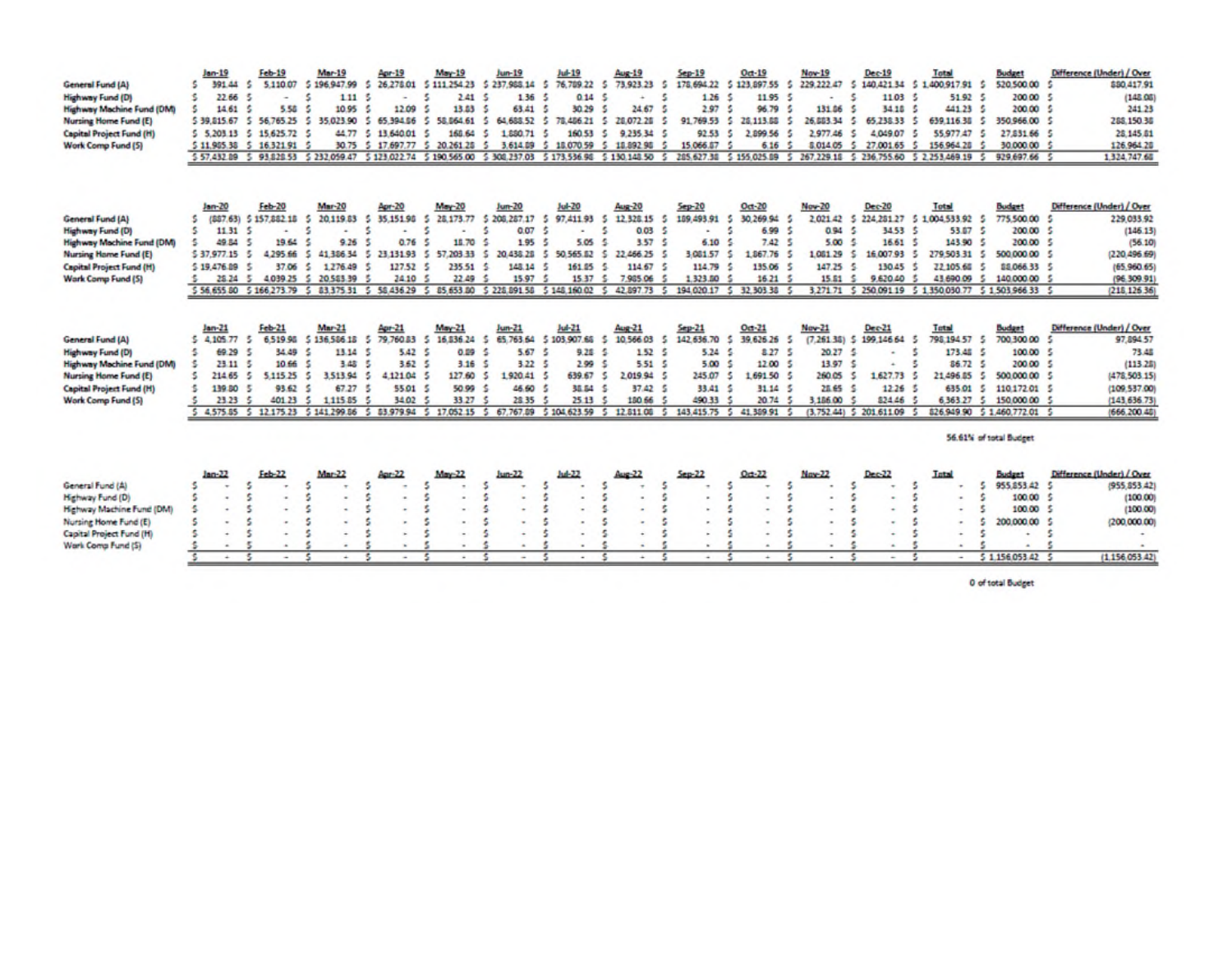AUTHORIZATION TO ADVERTISE FOR SEALED BID FOR SALE OF COUNTY PROPERTY – TOWN OF ROSE

WHEREAS, the property located at 10712 Wolcott Road in the town of Rose was acquired by the County of Wayne by tax deed on June 16, 2021; and

WHEREAS, this property was not sold at auction due to legal challenges; and

WHEREAS, the case was dismissed by the Judge on January 18, 2022 and the County's foreclosure is allowed to continue; now, therefore, be it

RESOLVED, that the Wayne County Treasurer is hereby authorized to sell the following property via sealed bid or auction:

| <b>TOWN</b> | TAX ID#         | <b>LOCATION</b>    |
|-------------|-----------------|--------------------|
| Rose        | 74114-05-223963 | 10712 Wolcott Road |

and be it further

RESOLVED, that all terms and conditions adopted by Resolution No. 245-20 for the conduct of the 2022 tax auction will apply to these sealed bids; and be it further

RESOLVED, that the advertising shall run two times in the Times of Wayne County and the Lakeshore News; and be it further

RESOLVED, that there is no minimum bid and the county reserves the right to reject all bids.

| Budgeted: yes ___ no___ Proposed Cost: ____________ Reimbursed Amount ___________ County cost ___________            |  |                                                                                                                                         |
|----------------------------------------------------------------------------------------------------------------------|--|-----------------------------------------------------------------------------------------------------------------------------------------|
|                                                                                                                      |  | Departmental transfer \$___________________________ from Account No. ______________________ to Account No. ____________________________ |
|                                                                                                                      |  |                                                                                                                                         |
|                                                                                                                      |  |                                                                                                                                         |
|                                                                                                                      |  |                                                                                                                                         |
|                                                                                                                      |  |                                                                                                                                         |
|                                                                                                                      |  | Clerk, Board of Supervisors                                                                                                             |
| Referred to:<br>Committee: ______ Ayes ______ Nays ______ Date: ___________ Signature: _____________________________ |  |                                                                                                                                         |
| Committee: ______Ayes _______ Nays ________ Date: ___________Signature: ____________________________                 |  |                                                                                                                                         |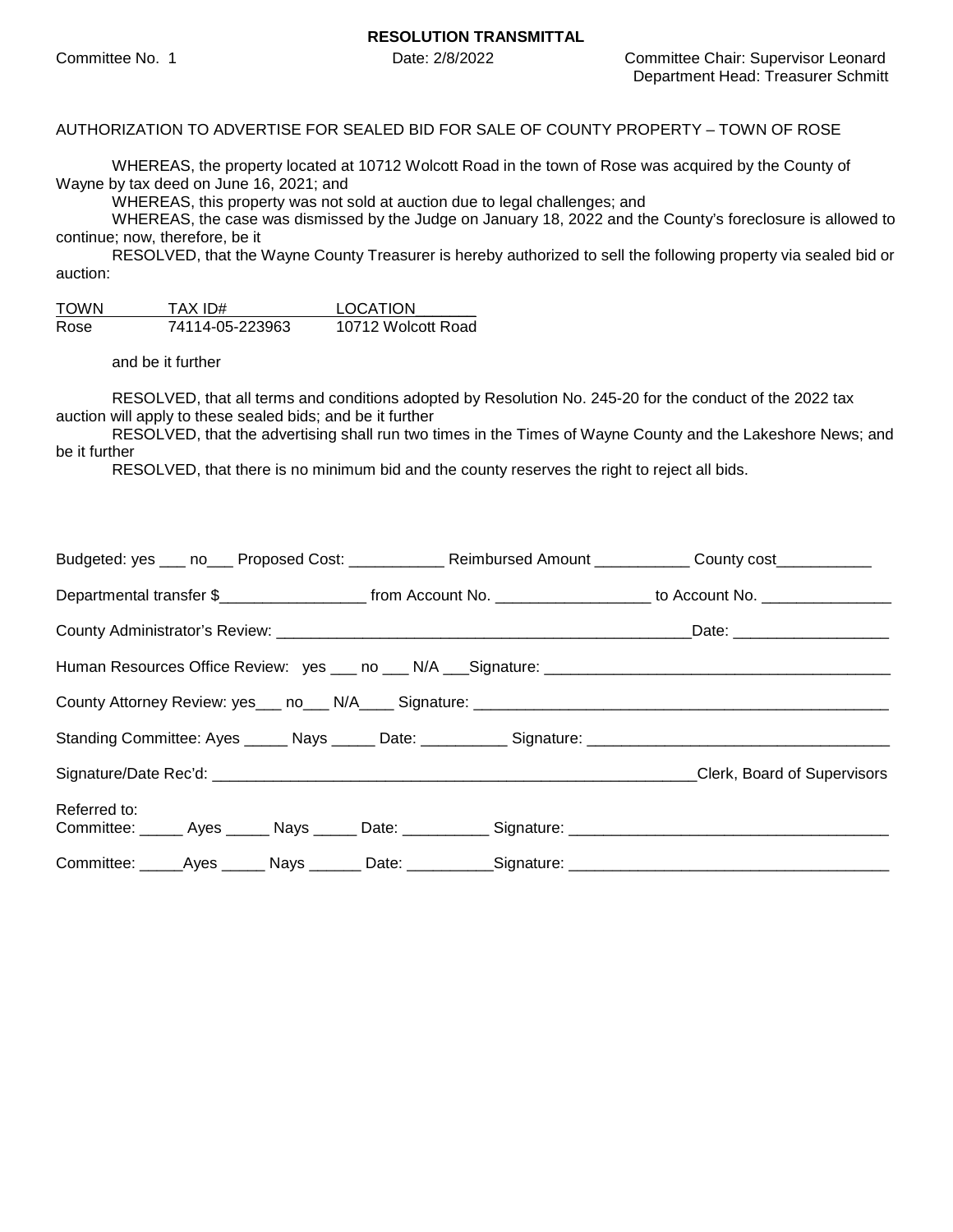**Committee No: 1 Committee No: 1** Date: 2/8/2022 Committee Chair: Kim Leonard **Prepared By: Brian Sams**

#### **AUTHORIZATION TO AMEND THE 2021 BUDGET AND APPROPRIATE FUNDS TO A8755 WAYNE COUNTY LAND BANK**

WHEREAS, Resolution No. 300-20 was passed by the Board in July, 2020 to enter into an agreement with Wayne County Regional Land Bank, Inc. for an amount not to exceed \$500,000 for the period July 1, 2020 – December 31, 2021; and

WHEREAS, the contracted amount was not expensed by the County in 2020, and funds were not reappropriated in the 2021 Wayne County adopted budget; and

 WHEREAS, the Land Bank submitted an itemized invoice for 2021 expenses as of 12/15/2021 to the County totaling \$803,907 with a payment request of \$500,000 as allowable by the signed agreement; and

WHEREAS, these expenses were recognized by the County in December, 2021, with no appropriations budgeted in the A8755 Land Bank cost center; now, therefore, be it

RESOLVED, that the County Treasurer is authorized to transfer \$500,000 from Unassigned General Fund Balance; and be it further

RESOLVED, that the County Treasurer is authorized to make the following budget adjustment:

A8755 Land Bank (Appropriations) \$500,000 to 54000 Contractual Expenses

| Budgeted: NO | Proposed Cost: \$500,000 | Reimbursed Amount \$0                                                                                | County Cost \$500,000       |
|--------------|--------------------------|------------------------------------------------------------------------------------------------------|-----------------------------|
|              |                          |                                                                                                      |                             |
|              |                          |                                                                                                      |                             |
|              |                          | Standing Committee: Ayes ______ Nays ______ Date: ___________ Signature: ___________________________ |                             |
|              |                          |                                                                                                      | Clerk, Board of Supervisors |
| Referred to: |                          | Committee: ______ Ayes ______ Nays ______ Date: ___________ Signature: _____________________________ |                             |
|              |                          | Committee: ______Ayes _______ Nays ________ Date: ___________Signature: ____________________________ |                             |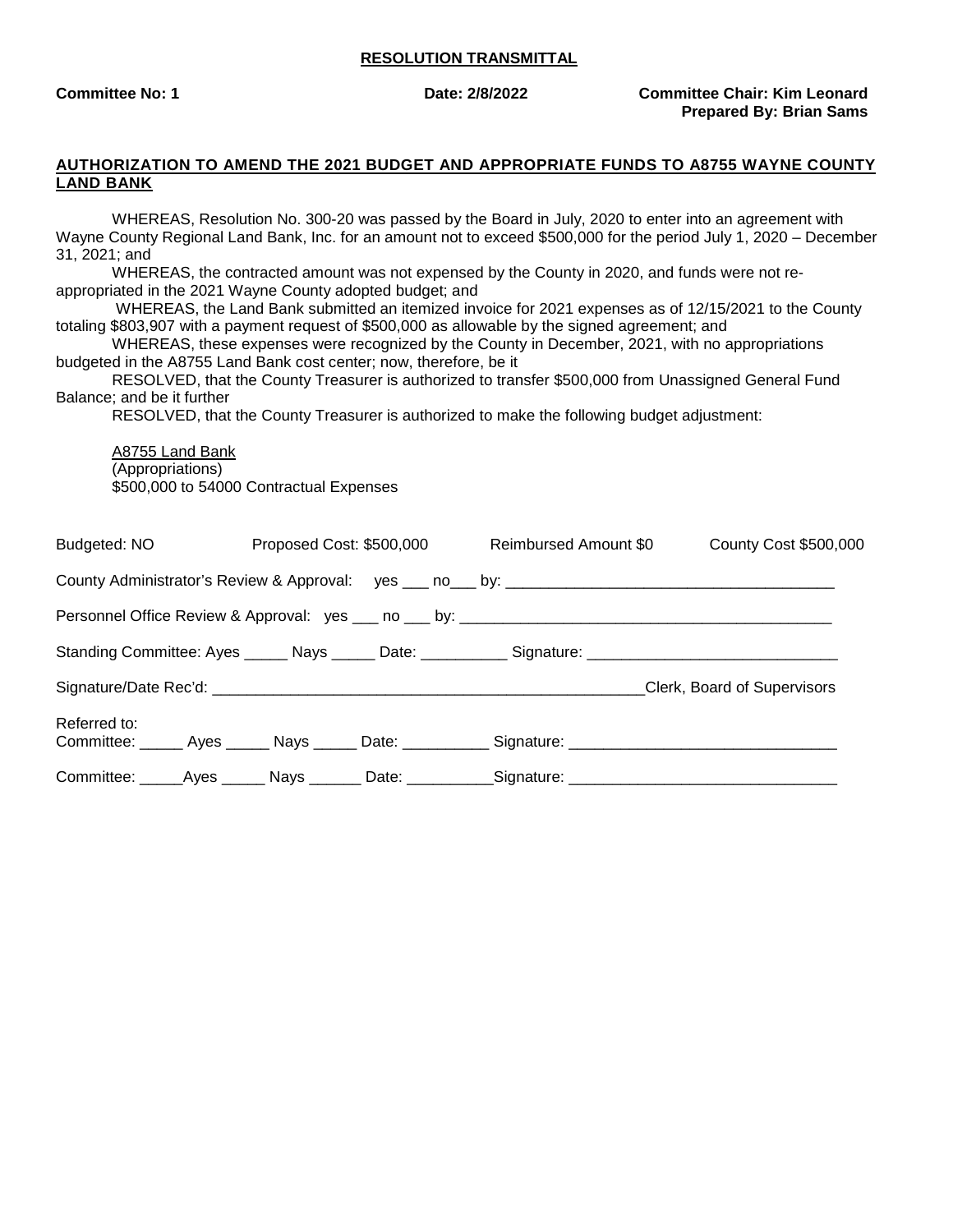**Committee No**. 1 **Date**: February 8, 2022 **Committee Chair:** Kim Leonard **Prepared by:** Brian Sams

### **AUTHORIZATION TO RENEW INSURANCE POLICIES WITH EASTERN SHORE ASSOCIATES**

Budgeted:  $y_0$   $\alpha$   $\beta$  no  $\beta$  Proposed Cost: \$xxx Reimbursed Amount  $\beta$  County cost \$ xxx

WHEREAS, the County has received a proposal from its current insurance broker, Eastern Shore Associates to renew its existing insurance program effective March 1, 2022 to March 1, 2023 for a premium of \$xxx; and WHEREAS, the proposal includes the following insurance policies renewing with New York Municipal

Insurance Reciprocal (NYMIR): Property, General Liability, Inland Marine, Automobile Liability, Public Officials Liability, Law Enforcement Liability, Catastrophic Excess Liability, Cyber Liability, Healthcare General Liability, Healthcare Professional Liability; and

 WHEREAS, the proposal also includes crime coverage renewing with Travelers and inland marine coverage (insuring physical damage of certain trucks and heavy equipment) renewing with Liberty Mutual; and

WHEREAS, the expiring program included comparable coverage and deductibles except for the changes noted above, and carried an annual premium of \$388,355.38; now, therefore, be it

 RESOLVED, that the Chairman of the Board of Supervisors is hereby authorized and directed to renew the County's insurance policies through Eastern Shore Associates effective March 1, 2022 to March 1, 2023.

| Departmental transfer \$________________________ from Account No. ____________________ to Account No. _______________ |  |  |                             |
|-----------------------------------------------------------------------------------------------------------------------|--|--|-----------------------------|
|                                                                                                                       |  |  |                             |
|                                                                                                                       |  |  |                             |
| Standing Committee: Ayes ______ Nays ______ Date: ___________ Signature: ___________________________                  |  |  |                             |
|                                                                                                                       |  |  | Clerk, Board of Supervisors |
| Referred to:<br>Committee: ______ Ayes ______ Nays ______ Date: ___________ Signature: _____________________________  |  |  |                             |
| Committee: _____Ayes ______ Nays _______ Date: ___________Signature: _______________________________                  |  |  |                             |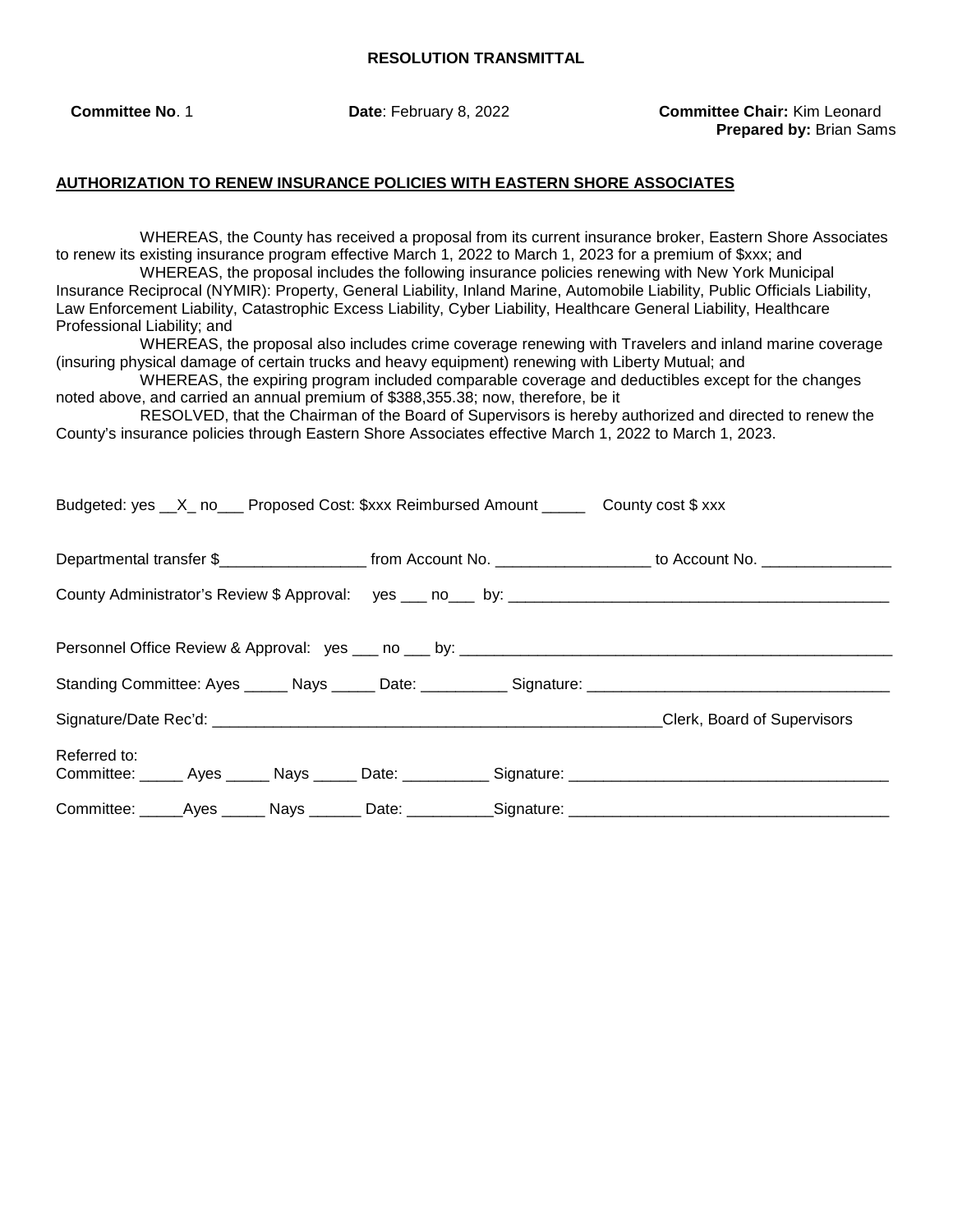Committee No. 1 Date: February 8, 2022 Committee Chair: Leonard Department Head: House

## **AUTHORIZATION TO CONTRACT WITH VICTOR B. CHAMBERS, ESQ. TO ACT AS ASSIGNED COUNSEL ADMINISTRATOR**

Brief Explanation:

WHEREAS, the New York State Office of Indigent Legal Services (ILS) has approved distribution of funding, that being distribution number 8, which authorizes the following payments to be made to the County of Wayne during the fiscal year 2022 for the use of the Wayne County Assigned Counsel Program; and

WHEREAS, the Assigned Counsel Administrator is to be hired on a contract basis without benefits not to exceed \$45,000.00 in annual compensation; and

WHEREAS, the County of Wayne desires to maintain the Wayne County Assigned Counsel Program and to enter into a contractual agreement with V. Bruce Chambers to continue as Assigned Counsel Administrator through the end of 2022; and

WHEREAS, the County of Wayne has been assured by ILS that the distribution as set forth above will be paid; and WHEREAS, Wayne County will be seeking an RFP for said ILS services in 2023; now therefore be it

RESOLVED, that the existing contract with V. Bruce Chambers to serve as Administrator of the assigned counsel program shall be continued at an hourly rate of one hundred-fifty dollars (\$150.00) for a total annual compensation not to exceed \$45,000.00 for the fiscal year 2022, subject to the County Attorney's review as to form and content.

| Budgeted: yes X no___ Proposed Cost: \$45,000 Reimbursed Amount \$45,000 County cost:                                                   |                             |
|-----------------------------------------------------------------------------------------------------------------------------------------|-----------------------------|
| Departmental transfer \$________________________________from Account No. ____________________________ to Account No. __________________ |                             |
|                                                                                                                                         |                             |
|                                                                                                                                         |                             |
|                                                                                                                                         |                             |
|                                                                                                                                         |                             |
|                                                                                                                                         | Clerk, Board of Supervisors |
| Referred to:                                                                                                                            |                             |
|                                                                                                                                         |                             |